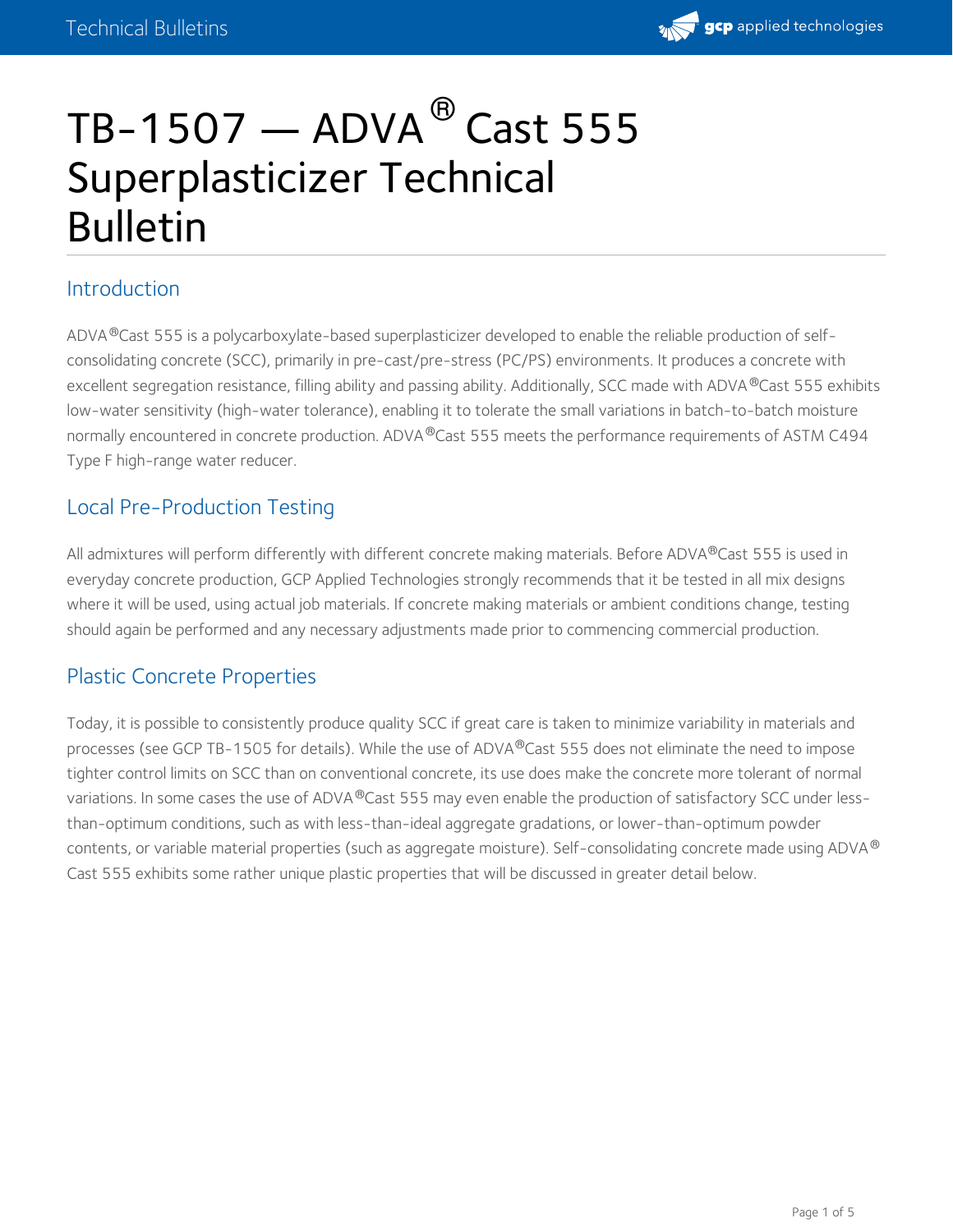

#### Slump Flow

ADVA®Cast 555 disperses easily in the concrete, and builds slump flow rather quickly. If the concrete is sampled and tested after a short mix cycle, one will find the desired slump flow and entrained air, but the concrete may be lacking stability, as noted by a high visual stability index (VSI). Lengthening the mix times allow the ADVA $^\circledR$ Cast 555 components to build "body" into the concrete, and enhance its resistance to segregation. Therefore, if after the initial mixing the VSI is not acceptable, a longer mix cycle should be tried before making more severe changes to the mix design. SCC made with ADVA®Cast 555 exhibits less stickiness than concretes made with other polycarboxylatebased products. This means that the concrete will flow farther and more quickly, simplifying the placement operation and decreasing placement time. This property can also be used to advantage by making concrete with a lower slump flow than would be required with other products, thus reducing the tendency of the concrete to segregate. ADVA  $^\circledR$ Cast 555 was not designed with the ability to maintain the initial slump flow for the extended periods of time, between batching and placement, encountered in many ready-mix applications. As a result its use should be limited to PC/PS environments.

#### Water Sensitivity

The way ADVA®Cast 555 builds "body" into the concrete, and enhances its stability, is one of its most unique attributes. This property also makes fine-tuning a mix design a little more difficult than with other admixtures. The way to increase slump flow in a concrete treated with ADVA  $^\circ$ Cast 555 is to add all the needed water during the initial batching sequence. Once the concrete has been thoroughly mixed, and the ADVA®Cast 555 begins to increase its stability-enhancing "body", it will be difficult to increase slump flow by re-tempering with water. At this stage the concrete is able to absorb modest amounts of water without significantly affecting the slump flow.

In the table below (Example 1), the effect of repeated re-tempering the SCC with water can be seen. Repeated additions of water resulted in a fairly unmoving slump flow, when tested as per ASTM C1611. The concrete remained very stable, and the VSI remained at 0 (zero) throughout. The one obvious change in the concrete was a reduction in its viscosity, as evidenced by a steady decrease in T500 (T20) with increasing water content. Thus, although the measured slump flow of the SCC did not change, its ability to flow and thoroughly fill forms is enhanced.

#### Example 1: Water Tolerance

| Plastic Concrete Sample*                               |                          | $\overline{2}$ | 3          | $\overline{4}$ |
|--------------------------------------------------------|--------------------------|----------------|------------|----------------|
| Cementitious powder, kg/m <sup>3</sup><br>$(lb/yd^3)$  | 421 (710)                |                |            |                |
| 9.5 mm (38 in.) stone, $kg/m3$<br>$(lb/yd^3)$          | 919 (1550)               |                |            |                |
| Sand, kg/m3 (lb/yd <sup>3</sup> )                      | 786 (1325)               |                |            |                |
| Initial water, kg/m <sup>3</sup> (lb/yd <sup>3</sup> ) | 147.7 (249)              |                |            |                |
| Added water, kg/m <sup>3</sup> (lb/yd <sup>3</sup> )   | $\overline{\phantom{a}}$ | 6.5(11)        | 6.5(11)    | 6.5(11)        |
| Total water, kg/m <sup>3</sup> (lb/yd <sup>3</sup> )   | 147.7 (249)              | 154.2 (260)    | 160.7(271) | 167.3 (282)    |
| W/Cm                                                   | 0.351                    | 0.366          | 0.382      | 0.397          |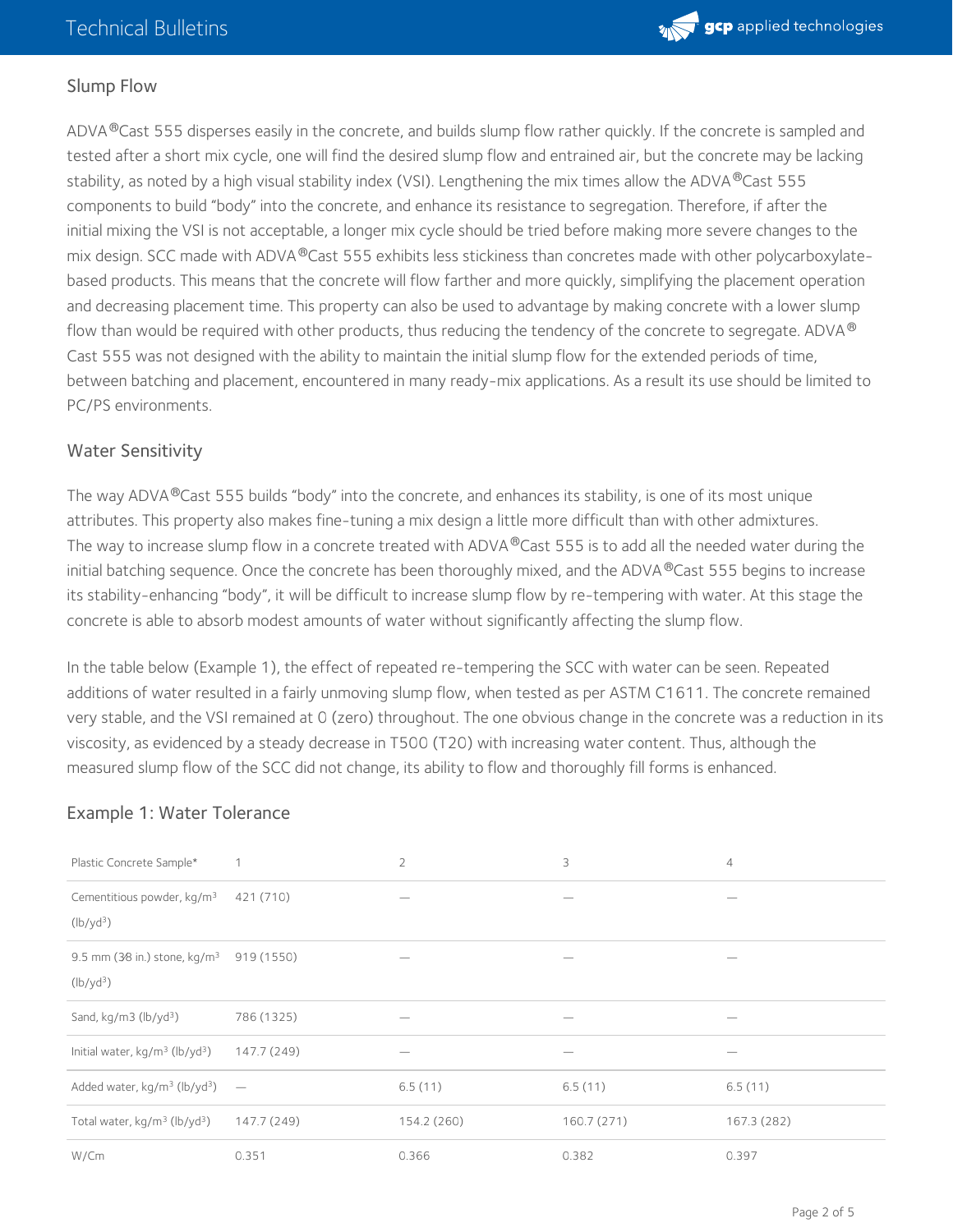

| AEA admixture, mL/m <sup>3</sup><br>(oz/yd <sup>3</sup> )  | 65 (1.7)    |            |           |           |
|------------------------------------------------------------|-------------|------------|-----------|-----------|
| ADVA® CAST 555, mL/m <sup>3</sup><br>(oz/yd <sup>3</sup> ) | 3850 (99.5) |            |           |           |
| Slump flow, mm (in.)                                       | 510(20.0)   | 530 (21.0) | 520(20.5) | 510(20.0) |
| T500 (T20), sec                                            | 7.7         | 6.0        | 4.4       | 2.5       |
| VSI                                                        | $\bigcirc$  | 0          | 0         | 0         |
| Entrained air, %                                           | 6.8         | 7.0        | 7.0       | 7.4       |

\* The concrete was sampled and tested initially, and then again after each addition of water. It should be noted that even with all the mixing and extra added water, air content of the SCC remains fairly constant during the entire test.

When developing a mix design requiring a specific slump flow, rather than determining the appropriate water content by continuing to make water adjustments to one batch, it will be necessary to fabricate separate batches with varying amounts of water. Although this may initially be viewed as an undesirable complexity, the payback comes from the very consistent day-to-day production of SCC, enabled by the use of ADVA®Cast 555.

#### Air Entrainment

ADVA®Cast 555 is formulated with a unique air control package that permits the use of more traditional quantities of air-entraining admixtures. This results in better air management in the concrete, and once the desired dose is determined, concrete can be made with very low batch-to-batch variability in plastic air content. In fact, changes in slump flow as a result of changes in water content will have little, if any, appreciable effect on the amount of entrained air. Another benefit is that extended mix times, as a result of unexpected production delays, will result in the entrained air content remaining essentially unchanged.

If in trying to increase the slump flow of SCC, the ADVA®Cast 555 dosages are increased, higher dosages of AEA will also be required. As the ADVA ®Cast 555 dosages get as high as around 1630 mL/100 kg (25 oz/100 lb) of cement, or higher, the dosage rates of air-entraining admixture can get much higher than normal.

# Hardened Concrete Properties

The ability of ADVA®Cast 555 to make very stable SCC results in a very homogeneous hardened concrete.

#### Compressive Strength

When using SCC that exhibits segregation during testing, it may be possible to cast test specimens that are not representative of the bulk concrete. Likewise, a cast structure will not be homogeneous throughout. It is clear that under these circumstances, tested compressive strengths may show greater than expected variability, although with over-designed mixtures, this may not be an obvious issue.

The concrete homogeneity imparted by ADVA®Cast 555 translates to very consistent strengths from batch-to-batch and throughout the structure being cast. This enhanced stability may also make it possible to reduce powder contents, without sacrificing SCC quality.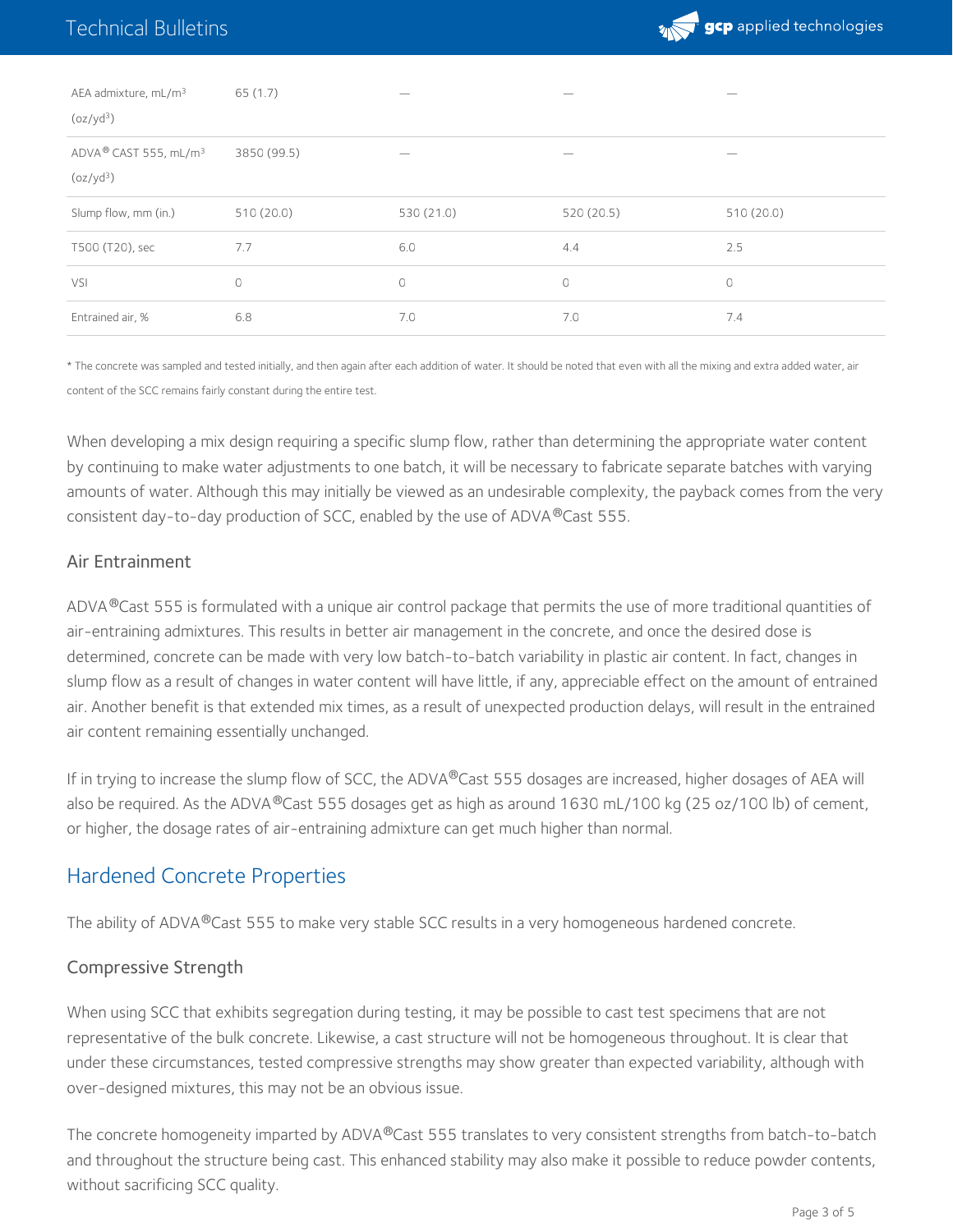

The enhanced homogeneity of SCC treated with ADVA®Cast 555 is conducive to rapid and reproducible concrete strength gain. This often manifests itself in higher compressive strengths versus other polycarboxylate-based admixtures.

Example 2 highlights the increased SCC compressive strengths generated by ADVA®Cast 555 in two different concretes.

### Example 2: Physical Properties

| <b>SCC Mix Proportions &amp;</b>                          | Moderate Powder Content |                            | Low Powder Content |                |
|-----------------------------------------------------------|-------------------------|----------------------------|--------------------|----------------|
| Physical Properties                                       |                         |                            |                    |                |
|                                                           | Reference               | ADVA <sup>®</sup> Cast 555 | Reference          | ADVA® Cast 555 |
| Cementitious powder, kg/m <sup>3</sup><br>$(lb/yd^3)$     | 414 (698)               | 409 (689)                  | 349 (589)          | 349 (589)      |
| 12.5 mm (1/2 in.) stone,<br>$kg/m3$ (lb/yd <sup>3</sup> ) | 854 (1439)              | 858 (1447)                 | 851 (1434)         | 844 (1423)     |
| Sand, kg/m <sup>3</sup> (lb/yd <sup>3</sup> )             | 834 (1406)              | 843 (1421)                 | 949 (1600)         | 955 (1610)     |
| Total water, kg/m <sup>3</sup> (lb/yd <sup>3</sup> )      | 200 (337)               | 198 (334)                  | 176 (297)          | 174 (293)      |
| W/Cm                                                      | 0.483                   | 0.485                      | 0.504              | 0.497          |
| AEA admixture, mL/m <sup>3</sup><br>(oz/yd <sup>3</sup> ) | 23(0.6)                 | 116(3.0)                   | 352(9.1)           | 620 (16.0)     |
| PC-based HRWR, mL/m <sup>3</sup><br>(oz/yd <sup>3</sup> ) | 2321 (60)               | 3520 (91)                  | 1369 (35.4)        | 2475 (64.0)    |
| Slump Flow, mm (in.)                                      | 530 (21.0)              | 520 (20.5)                 | 610 (24.0)         | 550 (21.5)     |
| <b>VSI</b>                                                | 0.5                     | $\mathbb O$                | $\mathbf{1}$       | 0.5            |
| T500 (T20), sec                                           | 5.8                     | 3.1                        | 4.4                | $8.0\,$        |
| Entrained air, %                                          | 7.5                     | 7.2                        | 9.0                | 8.4            |
| 1 day compressive strength,<br>MPa (psi)                  | 15.0 (2170)             | 17.4 (2530)                | 13.2 (1920)        | 15.7 (2280)    |
| 7 day compressive strength,<br>MPa (psi)                  | 26.5 (3840)             | 29.9 (4340)                | 23.4 (3390)        | 28.1 (4080)    |
| 28 day compressive strength,<br>MPa (psi)                 | 33.7 (4890)             | 36.5 (5290)                | 31.0 (4500)        | 33.6 (4870)    |

### Finish

The ability of ADVA®Cast 555 to make stable SCC with low viscosity facilitates the production of cast concrete units, particularly architectural units, by reducing or eliminating surface bungholes and honeycombs.